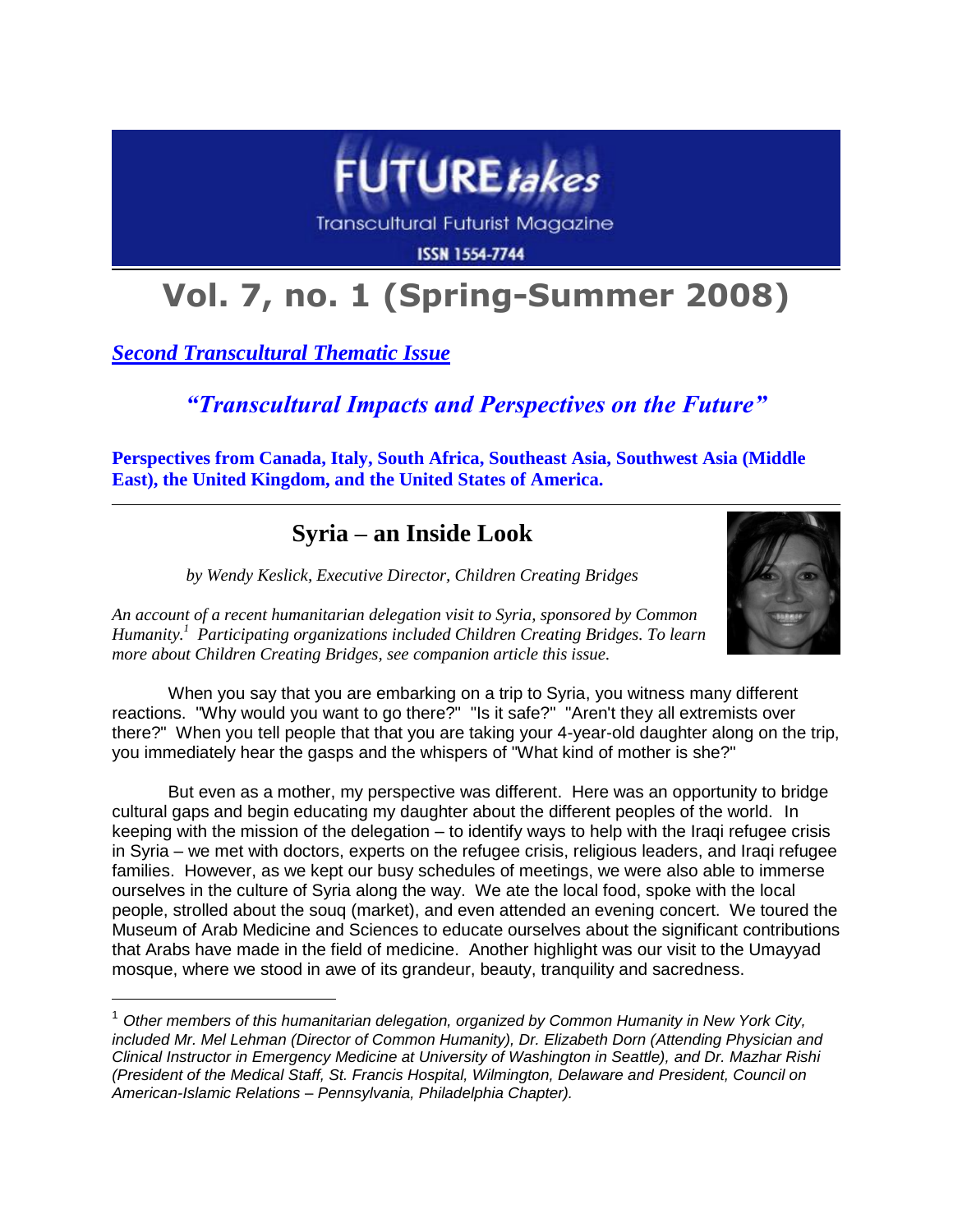### **CULTURAL OBSERVATIONS**

One thing that I found most pleasant on our trip to Syria was the break from the fastpaced life of the West. If you enter a shop, you will be offered to sit for a cup of tea with the shop owner. You are never made to feel rushed or as though you were a burden to someone else's time. In the day to day dealings with people, it seems as though there is a strong desire to connect with one another on a level deeper than just doing business.

Many parts of Syrian life seemed very traditional. People dressed with modesty and did not appear to be as obsessed with the youth-oriented culture as are many people in the West. I have to admit that my both female colleague, Dr. Dorn, and I found it interesting, and actually quite refreshing, to be immersed in this culture that we observed as having much less of an obsession with body image.

A salient observation was the Syrians' warm hospitality, which was extended to us wherever we went during our visit. Welcoming others seems to come naturally in their culture, and it no longer surprises me that Syria opens its borders to an estimated 1.5 million Iraqi refugees, the impact on their national economy notwithstanding. The Iraqi refugee crisis is the largest issue facing the people living in Syria. As a result of the massive increase in population, all government systems are being stretched to its limits. The Syrian government subsidizes water, sewage, gas and electricity, and having an additional 1.5 million people utilizing these resources has had a tremendous impact on the Syrian economy. In May 2008, gas prices increased 300% and the cost of public transportation doubled. Within the past year the cost of rent and housing has also doubled.

When one considers the economic challenges that have been placed on Syria as a result of welcoming the Iraqi refugees, it is becomes so clear how big the peoples' hearts are. In conversation with the Syrian people, not once did I hear anyone speak negatively about the refugees. It seemed to me that they regarded their efforts as a normal response to people in need. Even the introduction of the Internet in 2001 and ready access to the rest of the world from Internet cafes in Damascus have not been at the expense of person-to-person connection at the local level.

Indeed, there seemed to be very little tension between people of different religions or different sects. Syria is a secular country, and according to US State Department statistics,<sup>2</sup> approximately 74% of the population consists of Sunni Muslims. Another 16% belong to other Muslim groups, while 10% are from a variety of Christian denominations. Of the denominations making up the Christian population, the largest percentage is that of the Eastern Orthodox tradition, whose history in Syria dates back to the earliest days of Christianity.

#### **OUTLOOKS FROM THE INSIDE**

 $\overline{a}$ 

The future of the Iraqi refugee children living in Syria is profoundly bleak. They are facing drastic changes to their former realities and are experiencing hardships that were previously unimaginable to them. According to UNICEF estimates, 80% of the Iraqi children living in Syria do not attend school. $3$  The literacy rate within this population of school-aged children has dropped substantially. This is a profound cultural shift for the Iraqi refugees,

<sup>&</sup>lt;sup>2</sup> <http://www.state.gov/r/pa/ei/bgn/3580.htm#people> (accessed May 20, 2008)

<sup>3</sup> <http://www.worldpress.org/Mideast/3034.cfm> (accessed May 20, 2008)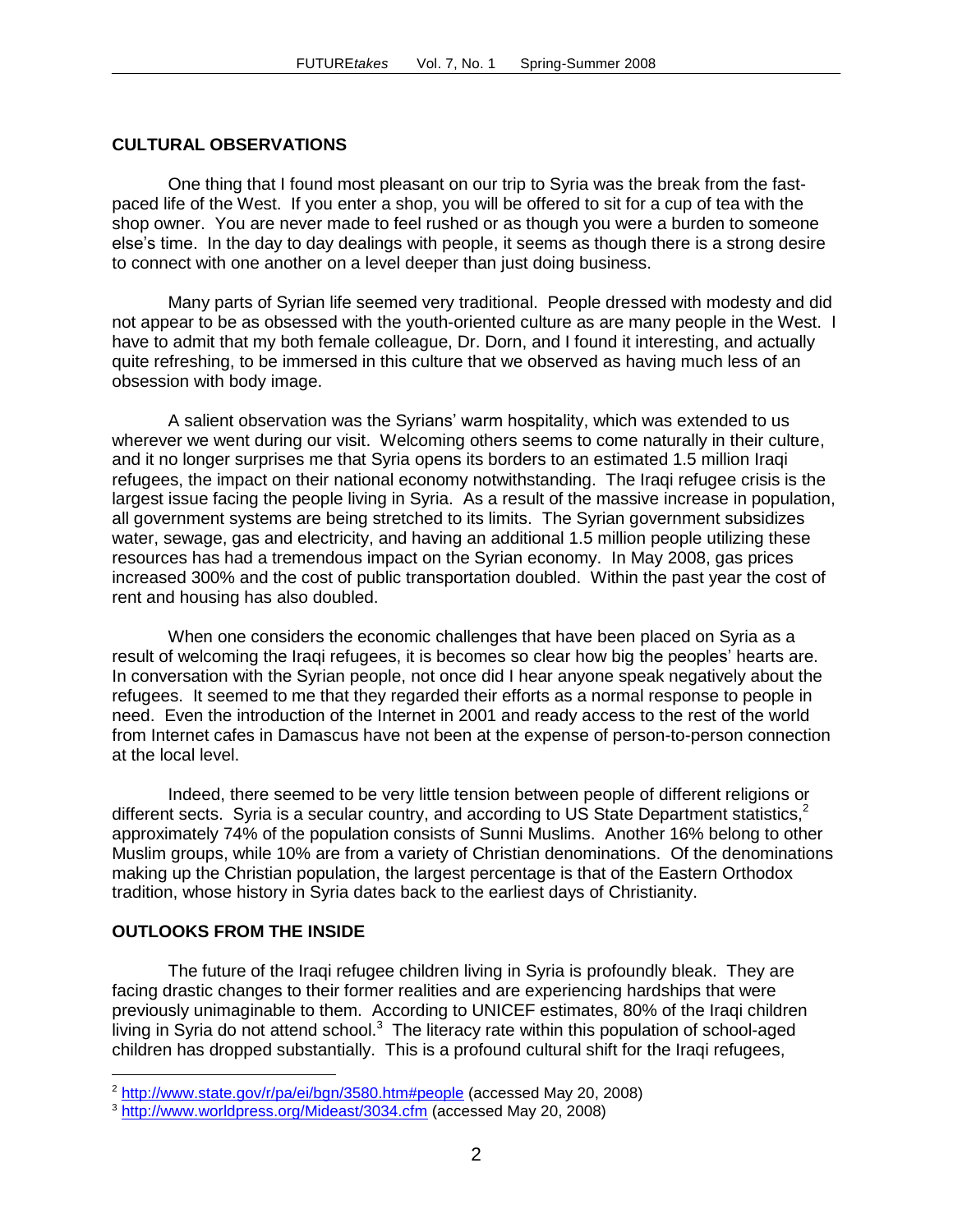because Iraq had previously been proud of a high-quality education system. Child labor has risen sharply among Iraqi refugee children, as often it is necessary for the children to earn money to support their families. While visiting an Iraqi refugee family, we met a teenage boy who instead of attending school is working long shifts so that he can support his family and enable his younger sisters to go to school. I asked him what he would do if he didn't have to work to support his family. "Become a doctor," he replied.

Lack of access to more than just the basic healthcare provided by clinics is another reality facing many Iraqi refugee children, with many treatable and manageable diseases progressing into more serious and sometimes life-threatening situations. The plight for handicapped children is especially difficult. Having a handicapped child can put a financial and psychological strain on any family, but when the family is an Iraqi refugee family the strains are magnified considerably. There is limited access not only to medicine and therapies but also to professional psychological support.

At times our trip was painfully heartbreaking. We visited with Iraqi refugees in their homes, typically small rented rooms, often furnished with nothing more than air mattresses, and we listened as they told their stories of the violence that caused them to flee Iraq. Unfortunately, their suffering continues in Syria as they bring with them the memories of the violence they have witnessed and of the breakup of families and communities. As a result of the enormous influx of Iraqi refugees, Syria's economy is overburdened. It is estimated that Syria is spending one billion dollars annually to tackle the refugee crisis, but they are still coming up short in being able to meet all the needs of the refugees. Even so, we found the Syrians to be a welcoming people.

One must ponder how these challenges in meeting basic survival needs, and in providing access to healthcare and education, will impact the future of these Iraqi refugee children. These children are the future doctors, lawyers, and political leaders of tomorrow, but only if they are provided today with opportunities to reach their highest potential.

One more observation. As we listened to both Syrians and Iraqis, it became apparent that they have a much greater knowledge of the United States than the average US citizen has about either Syria or Iraq. I would also take the chance to say that some of the people know more about various impacts of US foreign policy than the average US citizen knows.

And what was my 4-year-old daughter doing while our delegation was attending meetings and visiting refugees in Iraq? She was out touring the Syrian countryside with her father (who was not part of the delegation). Her sightseeing included ancient Roman ruins and a theater in Basra as well as a camel ride.

#### **BACK HOME**

I am thrilled that I now can confidentially answer those questions that I was asked prior to my travels and lay to rest the many misguided cultural assumptions regarding both the Syrian people and the Iraqi refugees. There are many reasons why one would want to go to Syria. My advice – just go! It *is* a safe place to visit. Oh, and they are "extremists" indeed – extremists in hospitality.

And what kind of mother am I? One that can only imagine what it would be like to be an Iraqi refugee mother struggling everyday to provide her children with the most basic human needs and to hold on to the hope that her children will have access to an education. I am the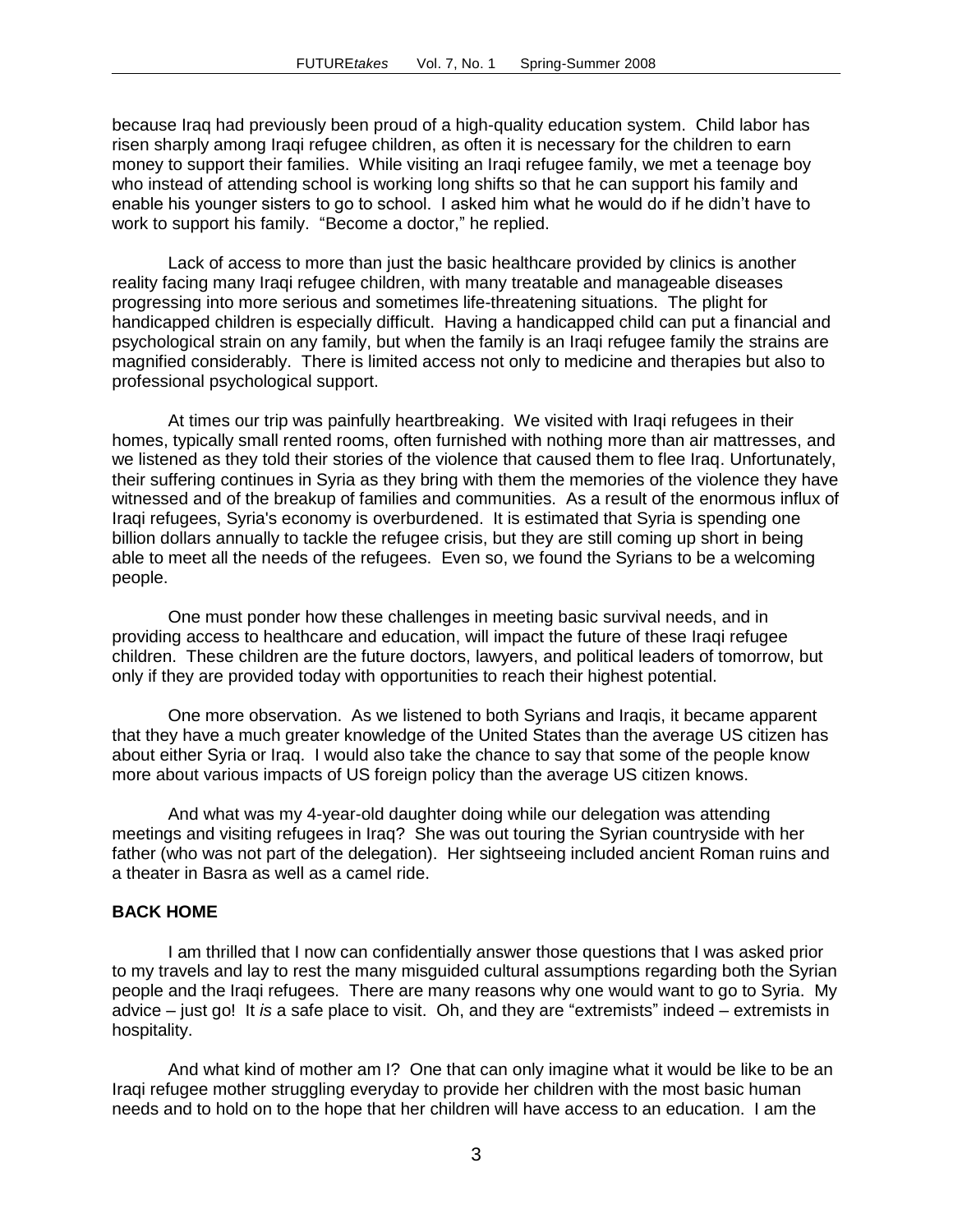kind of mother who wants my child to have the opportunity to experience people of other cultures and experience the sense of oneness that connects all of us.

As I look at the many pictures that capture the special moments of our trip to Syria, there is one picture that beautifully reflects the mission and vision of Children Creating Bridges. That picture is of my daughter, once an orphan from Ethiopia, reaching out to nurture an Iraqi refugee child and giving her a stuffed animal. This picture reminds me that the potential for peace lies in the children of today and that the future can be different if all of our children are given the opportunity to see things through one another's eyes – that is, through new eyes.

As for me, I desire to experience something different, something extraordinary when I travel. I always hope that I don't see things that have become so familiar and pervasive around the world as a result of globalization. Our humanitarian delegation's visit to Syria gave me this experience.

*Wendy Keslick is Executive Director of Children Creating Bridges, based in Philadelphia.*

#### *POINTS FOR THE CLASSROOM (send comments to [forum@futuretakes.org\)](mailto:forum@futuretakes.org):*

- o *Keslick states that a majority of the Iraqi refugee children living in Syria do not attend school and that there is a drastic decrease in literacy among this population. How will this effect the future of Iraq, should the violence subside, thus allowing a large number of the refugee population to return to their home country?*
- o *Syria, a country of 18 million people, has allowed an estimated 1.5 million Iraqi refugees to cross their border. Considering the massive strain this has put on the Syrian government and its people, what is culturally inherent to the Syrian people that they did not react to this burden with protest or hostility? Can we say that other countries would have had the same reaction to an influx of roughly 1.5 million refugees?*
- o *Keslick observed that Syria offered a break from the fast-paced life of the West. Do you think that it is inevitable with the increase in globalization that there will be a greater amount of Western influence that will affect the culture of Syria?*
- o *The author observed "a strong desire to connect with one another on a level deeper than doing business" among the Syrian people – a characteristic that has survived even the Internet. Indeed, relationships have also been an integral part of business transactions in parts of Asia. It has been argued that elsewhere, entertainment such as Web surfing and TV have been at the expense of family life. In addition, there exist in other parts of the world in which people are more aloof while relationships more superficial and transient. Transport yourself to 2018. How have friendships, family life, business relationships, and other interpersonal relationships changed during these ten years?*
- o *Keslick describes in depth the Syrians' warm hospitality, especially to those in need (in this case, the Iraqi refugees), the challenges to the Syrian economy notwithstanding. As noted in Aguilar-Millan's article (this issue), various other parts of the world are less receptive to immigrants. How do you account for this difference – and how will the spirit or hospitality change in the coming years?*